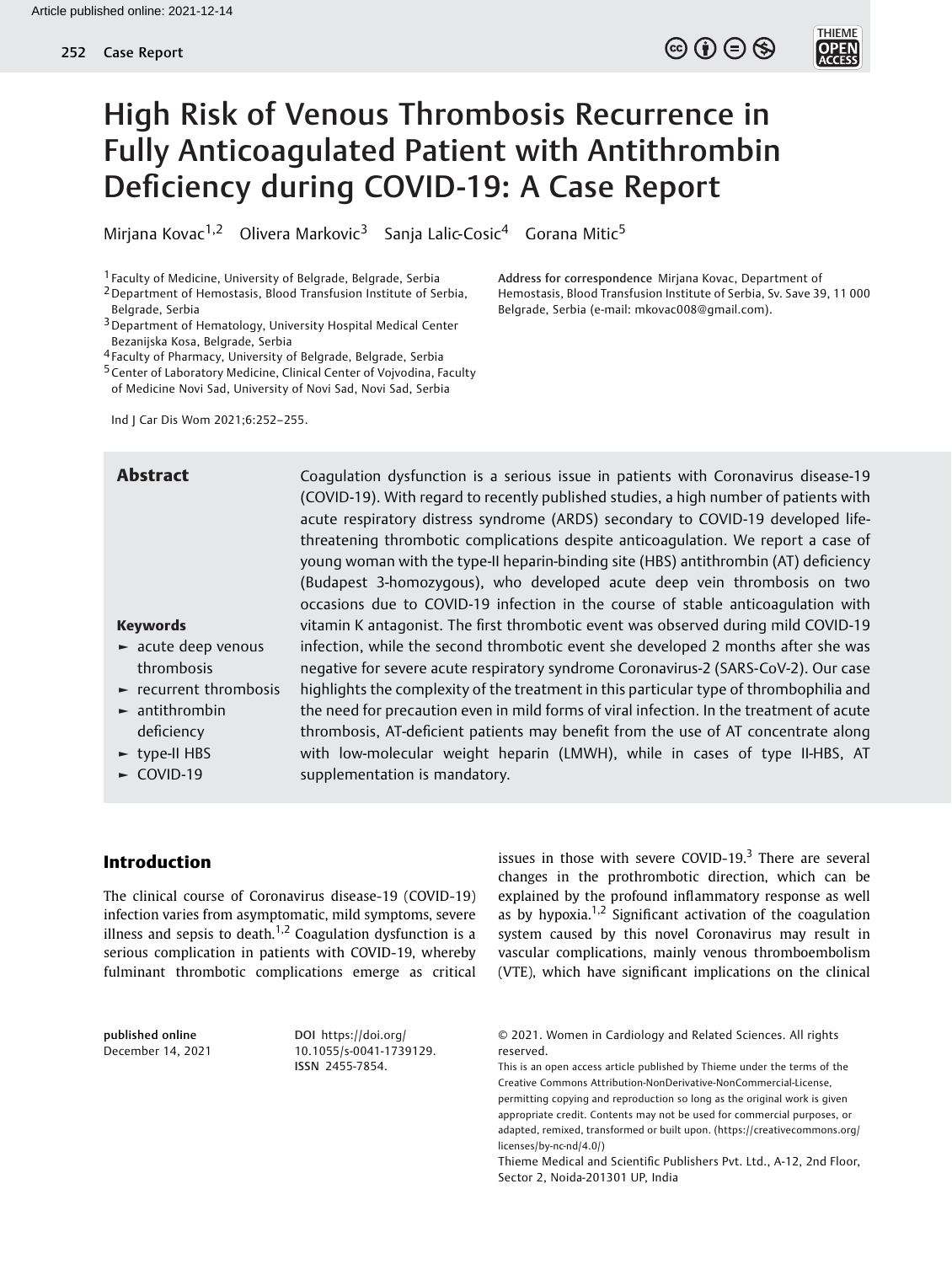outcome for COVID-19 patients.<sup>4</sup> Thus, many patients with acute respiratory distress syndrome (ARDS) secondary to COVID-19 developed life-threatening thrombotic complications despite anticoagulation.<sup>5</sup> Additionally, inherited thrombophilia might contribute to the increased risk of VTE during COVID-19 infection. However, there is very little data on association of congenital thrombophilia and thrombotic events during COVID infection. A recently published study that included 13 patients with congenital thrombophilia showed that most patients with severe thrombophilia did not develop symptomatic thrombotic events during COVID-19, including those who had previous thromboses. They state that the possible explanation for the low incidence rate of thrombosis in thrombophilia patients may be related to the fact that these patients were already treated with anticoagulant drugs before the infection or at the very early stages of the disease.<sup>6</sup> Previous findings<sup>3</sup> also support that long-term anticoagulation at admission appears to protect COVID-19 patients from VTE.

## Case Details

Here, we report the case of a young woman carrier of severe thrombophilia, type-II heparin-binding site (HBS) antithrombin (AT) deficiency (Budapest 3-homozygous), who developed acute deep vein thrombosis (DVT) in two occasions in the course of stable anticoagulation with vitamin K antagonist (VKA). The first thrombotic event was observed during mild COVID-19 infection, while the second thrombotic event developed 2 months after she was negative for severe acute respiratory syndrome Coronavirus-2 (SARS-CoV-2).

A young woman aged 32 was admitted in a COVID hospital due to development of respiratory symptoms, mild rhinitis and sore throat without fever. She was not a smoker, her body mass index (BMI) of 22.4 was in the normal range but with pronounced varicose veins in both legs. Previously, due to the development of spontaneous recurrent juvenile thrombosis (proximal DVT affecting both legs), she was diagnosed as an AT-deficient patient at the age of 14 years. She was subjected to long-term VKA. The use of VKA therapy was regularly monitored to maintain the therapeutic range of international normalized ratio (INR) between 2.5 and 3.5. During the last 6 months prior to COVID infection, she was on stable anticoagulation treatment, and the last control in early June showed an INR of 2.95.

In early July 2020, she contacted the anticoagulation service, asking for advice since her partner was found to be polymerase chain reaction (PCR)-positive for COVID-19. Given the severity of thrombophilia in her case and the effect of the COVID-19 infection on the development of thrombotic complications, she was advised to report to the COVID hospital immediately for testing and examination. Due to the development of respiratory symptoms and her thrombophilia status, she spent the next 7 days in the COVID hospital. Her nasopharyngeal swab SARS-CoV-2 reverse transcriptase-polymerase chain reaction (RT-PCR) test was positive on July 8, 2020, while a chest X-ray showed initial signs of bilateral pneumonia, and she was given standard therapy for COVID-19 treatment, including an antibiotic (azithromycin), vitamins and continuation of the VKA with the hematologist's recommendation that the INR level should be maintained around 3. She was afebrile at all times in a stable general condition with no need for any respiratory support. As someone with mild symptoms, she was discharged on July 15, 2020, in good condition with normal biochemical and hematological parameters (►Table 1) for home treatment, with advice to rest and continue the prescribed therapy.

A week after discharge from the hospital, she experienced a weird feeling in her right leg in an upright position but did not report any swelling. She was referred to the COVID hospital immediately for an examination due to suspected acute thrombosis. On admission to the hospital on July 23, 2020, an INR of 2.21 and D-dimer of 4.22 mg/L fibrinogen equivalent units (FEU) (0.5 mg/L cutoff value used for discrimination of VTE) were obtained. The ultrasound examination showed the presence of an acute thrombotic process with subocclusive thrombotic mass (5–7 cm long), affecting popliteal and tibial veins of the lower right leg. The vascular surgeon switched anticoagulant therapy from VKA to therapeutic doses of low molecular weight heparin (LMWH) and nadroparin 5700 IU subcutaneously (SC) twice daily. In consultation with the hematologist, AT concentrate was introduced. The first administered dose of AT III concentrate (Kybernin) was 3000 IU followed by 1500 IU in the next 5 days. An AT activity range of 80 to 100% was maintained with monitoring. After clinical improvement, VKA was reintroduced, overlapping LMWH until the therapeutic range of INR was reached. She was discharged on August 3, 2020, on stable anticoagulation, while her nasopharyngeal swab SARS-CoV-2 RT-PCR test was negative.

During next few weeks, stability of the anticoagulant therapy was confirmed by INR 3.0 and D-dimer 0.92 mg/L FEU, while AT activity at 12% (ref. range 83–113%) and factor VIII (FVIII) level of 2.5 IU/L (ref. range 0.50–1.50 IU/L) were obtained. The patient complained of fatigue and malaise. Two months after she become PCR negative for SARS-CoV-2, she reported pain in the right leg again. The ultrasound examination showed the presence of a new thrombotic event in the area of the gastrocnemius (solei veins). She was hospitalized again on September 3, 2020, with continued VKA therapy, maintenance of the INR level  $>$  3, and inclusion of AT concentrate substitution at an initial dose of 3000 IU followed by 2000 IU daily. On September 9, 2020, she was discharged with stable anticoagulation (INR 3.8) and an AT level of 66%. For the next 6 months, the INR was monitored weekly with the aim of maintaining over 3. Factor VIII and AT activity were monitored monthly. In the following months, elevated levels of FVIII of 2.5 IU/L were observed, while AT activity of 45% was similar to the previously established AT level, which was obtained during the thrombophilia examination after her first DVT.

### **Discussion**

As far as we know, this is the first case of recurrent acute DVT diagnosed during COVID-19 infection in a fully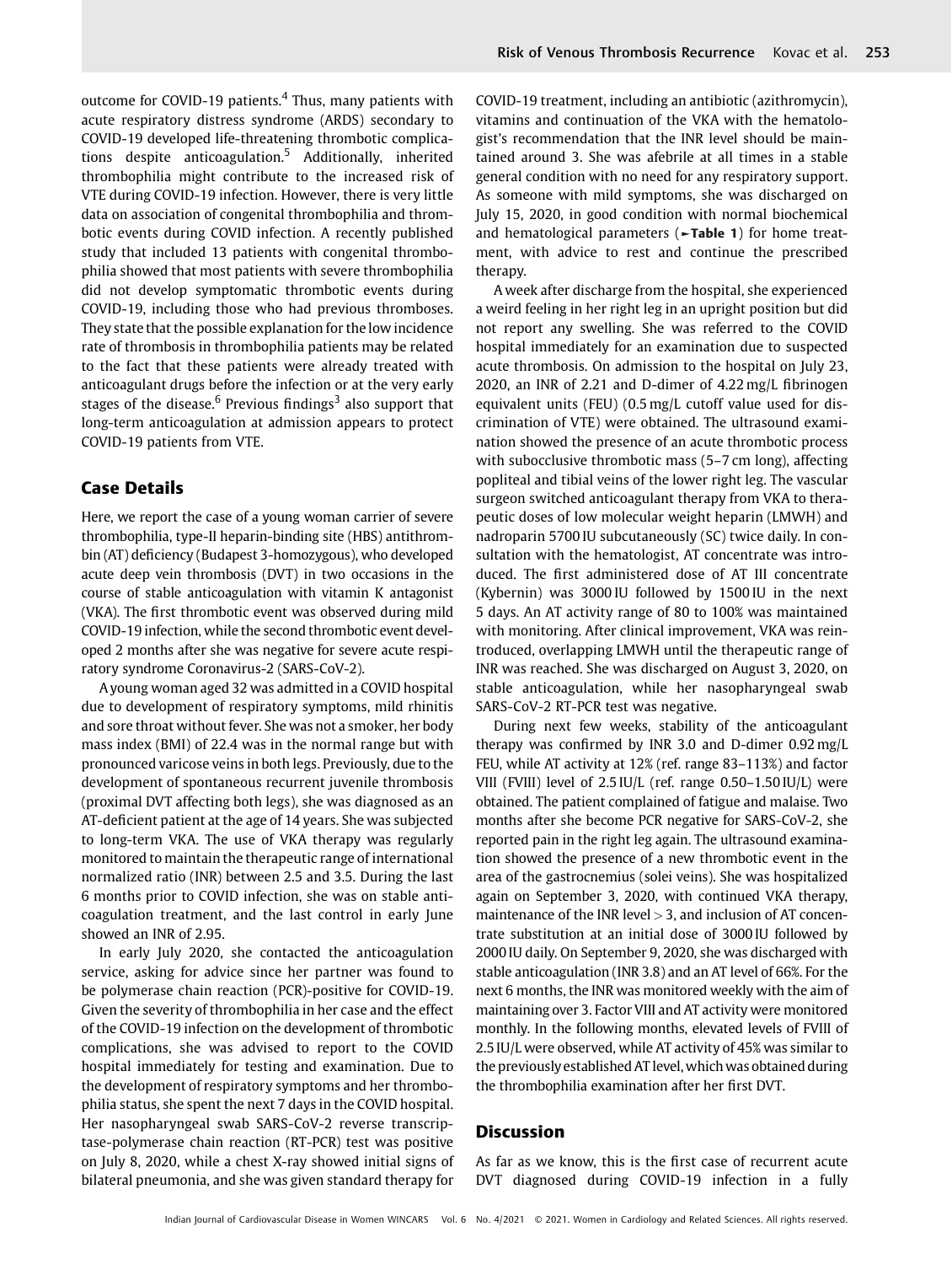Table 1 Biochemical, hematological and hemostatic parameters

|                                                      | On discharge during the first<br>hospitalization<br>15/07/2020 |                          | On discharge during<br>the second hospitalization<br>03/08/2020 | On discharge during<br>the third hospitalization<br>09/09/2020 |
|------------------------------------------------------|----------------------------------------------------------------|--------------------------|-----------------------------------------------------------------|----------------------------------------------------------------|
| <b>Biochemical parameters</b>                        |                                                                |                          |                                                                 |                                                                |
| Glucose (mmol/L)                                     | 4.6                                                            |                          | 4.4                                                             | 4.6                                                            |
| Urea (mmol/L)                                        | 3.6                                                            |                          | 2.9                                                             | 4.3                                                            |
| Creatinine (umol/L)                                  | 65                                                             |                          | 52                                                              | 56                                                             |
| Total bilirubin (umol/L)                             | 7.1                                                            |                          | 4.7                                                             | 7.3                                                            |
| Direct bilirubin (umol/L)                            | $\overline{2}$                                                 |                          | 1.9                                                             | 2.3                                                            |
| AST $(U/L)$                                          | 18                                                             |                          | 15                                                              | 18                                                             |
| ALT $(U/L)$                                          | 15                                                             |                          | 13                                                              | 13                                                             |
| LDH (U/L)                                            | 337                                                            |                          | 308                                                             | 380                                                            |
| $CK$ (U/L)                                           | 88                                                             |                          | 0.7                                                             | 236                                                            |
| Total protein (g/L)                                  | 77                                                             |                          | 61                                                              | 64                                                             |
| Albumin (g/L)                                        | 44                                                             |                          | 44                                                              | 44                                                             |
| CRP (mg/L)                                           | 1.5                                                            |                          | 0.7                                                             | 0.6                                                            |
| Ferritin (ug/L)                                      | 28                                                             |                          | 84                                                              | 34                                                             |
| Hematological parameters                             |                                                                |                          |                                                                 |                                                                |
| WBC $(10^9/L)$                                       | 3.42                                                           |                          | 3.56                                                            | 4.20                                                           |
| NEUT (%)                                             | 58.1                                                           |                          | 56.1                                                            | 50.0                                                           |
| LYMPH (%)                                            | 31.6                                                           |                          | 33.6                                                            | 41.0                                                           |
| MONO (%)                                             | 9.1                                                            |                          | 9.2                                                             | 6.8                                                            |
| EO (%)                                               | 0.9                                                            |                          | 0.8                                                             | 1.7                                                            |
| BASO (%)                                             | 0.3                                                            |                          | 0.3                                                             | 0.5                                                            |
| RBC (10 <sup>12</sup> /L)                            | 4.33                                                           |                          | 4.14                                                            | 3.90                                                           |
| HGB(g/L)                                             | 131                                                            |                          | 123                                                             | 119                                                            |
| HCT (L/L)                                            | 0.402                                                          |                          | $\equiv$                                                        | $\equiv$                                                       |
| MCV (fl)                                             | 92.8                                                           |                          | 88.9                                                            | 90                                                             |
| PLT $(10^9/L)$                                       | 225                                                            |                          | 215                                                             | 214                                                            |
| Hemostatic parameters                                |                                                                |                          |                                                                 |                                                                |
| PT INR                                               | 3.30                                                           |                          | 2.71                                                            | 3.60                                                           |
| APTT (s)                                             | 33.5                                                           |                          | 32.7                                                            | 36.3                                                           |
| Fibrinogen (g/L)                                     | 3.0                                                            |                          | 2.5                                                             | 2.8                                                            |
| D-dimer (mg/L FEU)                                   | 0.36                                                           |                          | 1.74                                                            | 0.40                                                           |
| AT (%)                                               | $\qquad \qquad -$                                              |                          | 78.6                                                            | 65.0                                                           |
| FVIII (IU/L)                                         | $\equiv$                                                       |                          | $\overline{\phantom{0}}$                                        | 2.42                                                           |
| Hemostatic test results between two hospitalizations |                                                                |                          |                                                                 |                                                                |
|                                                      | 13/08/2020                                                     | 17/08/2020               | 21/08/2020                                                      | 25/08/2020                                                     |
| PT INR                                               | 5.40                                                           | 2.50                     | 4.50                                                            | 3.00                                                           |
| APTT (s)                                             | $\equiv$                                                       | $\overline{a}$           | $\equiv$                                                        | 36.2                                                           |
| Fibrinogen (g/L)                                     | $\equiv$                                                       | $\overline{\phantom{0}}$ | $\overline{\phantom{m}}$                                        | 3.6                                                            |
| D-dimer (mg/L FEU)                                   | 0.80                                                           | $\overline{\phantom{0}}$ | $\overline{\phantom{0}}$                                        | 0.92                                                           |
| AT (%)                                               | $\overline{\phantom{0}}$                                       | $\overline{\phantom{0}}$ | $\overline{\phantom{0}}$                                        | 12.0                                                           |
| FVIII (IU/L)                                         | $\frac{1}{\sqrt{2}}$                                           | -                        | $\overline{\phantom{0}}$                                        | 2.50                                                           |

Abbreviations: AT, antithrombin; ALT, alanine transaminase; APTT, activated partial thromboplastin time; AST, aspartate transaminase; BASO, basophil; CK, creatine kinase; CRP, C-reactive protein; EO, eosinophil; FEU, fibrinogen equivalent unit; HCT, hematocrit; HGB, hemoglobin; INR, international normalized ratio; LDH, lactate dehydrogenase; LYMPH, lymphocyte; MCV, mean corpuscular volume; MONO, monocyte; NEUT, neutrophil; PT, prothrombin time; PLT, platelet; RBC, red blood cell; WBC, white blood cell.

Innovance D-dimer (Siemens) normal range up to 0.55 mg/L FEU, AT Innovance AT (Siemens), normal range 83–118%.